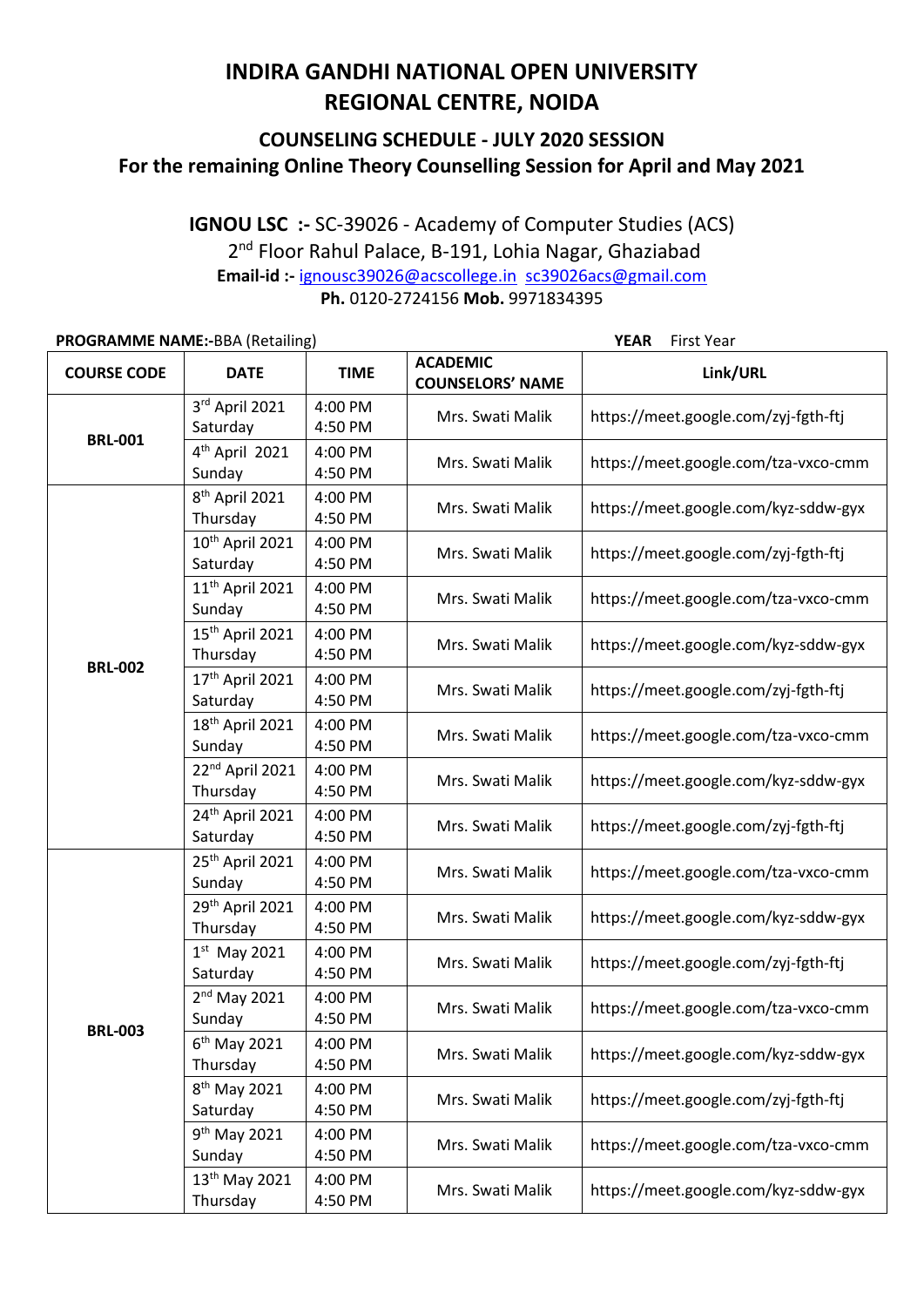| <b>BRL-004</b> | 15 <sup>TH</sup> May 2021<br>Saturday | 4:00 PM<br>4:50 PM | Mrs. Swati Malik | https://meet.google.com/zyj-fgth-ftj |
|----------------|---------------------------------------|--------------------|------------------|--------------------------------------|
|                | $16^{th}$ May 2021<br>Sunday          | 4:00 PM<br>4:50 PM | Mrs. Swati Malik | https://meet.google.com/tza-vxco-cmm |
|                | 20 <sup>th</sup> May 2021<br>Thursday | 4:00 PM<br>4:50 PM | Mrs. Swati Malik | https://meet.google.com/kyz-sddw-gyx |
|                | 22 <sup>nd</sup> May 2021<br>Saturday | 4:00 PM<br>4:50 PM | Mrs. Swati Malik | https://meet.google.com/zyj-fgth-ftj |
|                | 23rd May 2021<br>Sunday               | 4:00 PM<br>4:50 PM | Mrs. Swati Malik | https://meet.google.com/tza-vxco-cmm |
|                | 27 <sup>th</sup> May 2021<br>Thursday | 4:00 PM<br>4:50 PM | Mrs. Swati Malik | https://meet.google.com/kyz-sddw-gyx |
|                | 29 <sup>th</sup> May 2021<br>Saturday | 4:00 PM<br>4:50 PM | Mrs. Swati Malik | https://meet.google.com/zyj-fgth-ftj |
|                | 30 <sup>th</sup> May 2021<br>Sunday   | 4:00 PM<br>4:50 PM | Mrs. Swati Malik | https://meet.google.com/tza-vxco-cmm |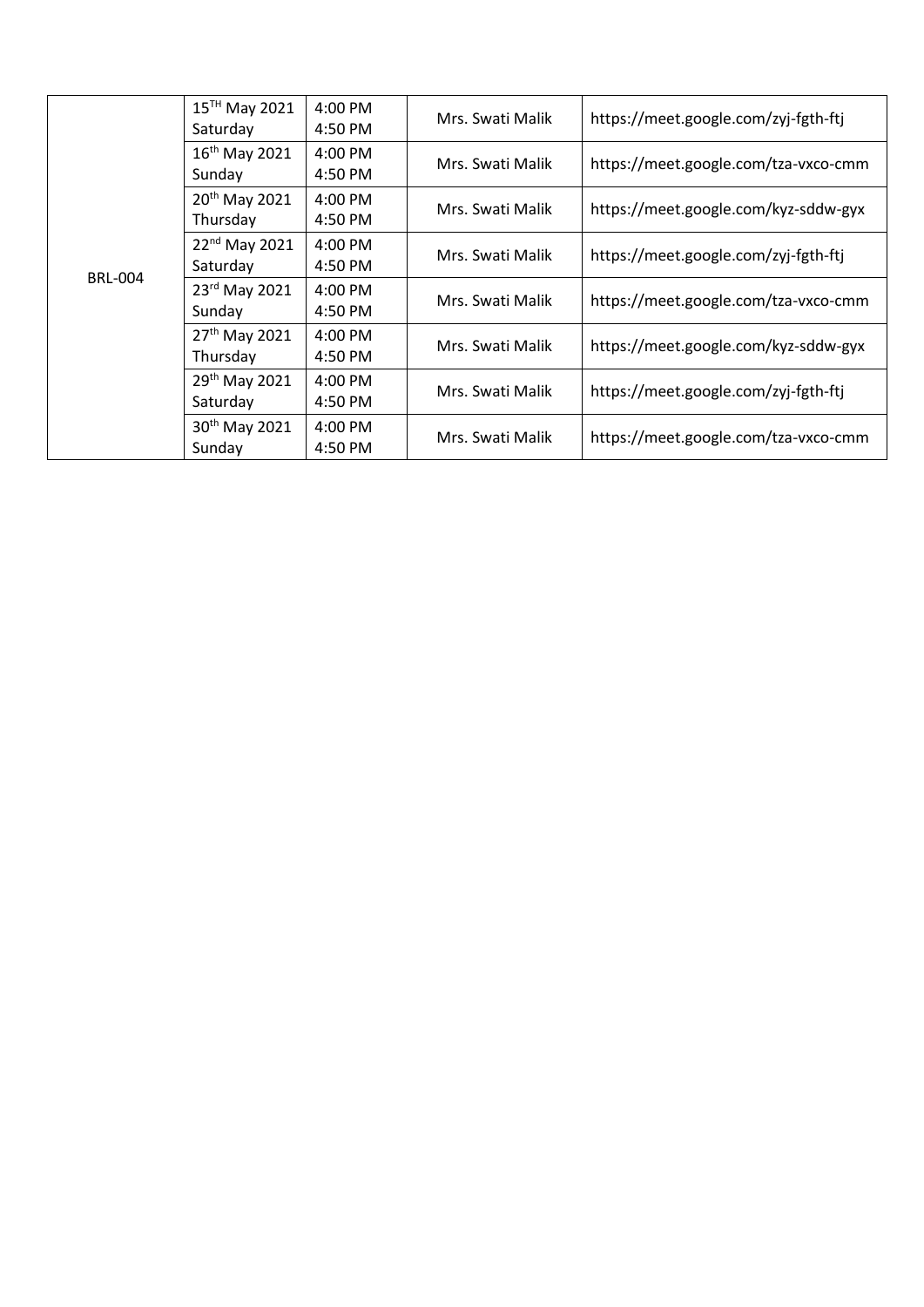## **INDIRA GANDHI NATIONAL OPEN UNIVERSITY REGIONAL CENTRE, NOIDA**

### **COUNSELING SCHEDULE - JULY 2020 SESSION For the remaining Online Theory Counselling Session for April and May 2021**

**IGNOU LSC :-** SC-39026 - Academy of Computer Studies (ACS) 2<sup>nd</sup> Floor Rahul Palace, B-191, Lohia Nagar, Ghaziabad **Email-id :-** [ignousc39026@acscollege.in](mailto:ignousc39026@acscollege.in) [sc39026acs@gmail.com](mailto:sc39026acs@gmail.com) **Ph.** 0120-2724156 **Mob.** 9971834395

| <b>PROGRAMME NAME:-BBA (Retailing)</b> |                                         |                      | Second Year<br><b>YEAR</b>                           |                                      |  |
|----------------------------------------|-----------------------------------------|----------------------|------------------------------------------------------|--------------------------------------|--|
| <b>COURSE CODE</b>                     | <b>DATE</b>                             | <b>TIME</b>          | <b>ACADEMIC</b><br><b>COUNSELORS'</b><br><b>NAME</b> | Link/URL                             |  |
| <b>BRL-006</b>                         | 3rd April 2021<br>Saturday              | 2:00 PM<br>2:50 PM   | Mrs. Swati Malik                                     | https://meet.google.com/krq-eavh-ind |  |
|                                        | 4 <sup>th</sup> April 2021<br>Sunday    | 2:00 PM<br>2:50 PM   | Mrs. Swati Malik                                     | https://meet.google.com/jeu-hteh-dtc |  |
|                                        | 4 <sup>th</sup> April 2021<br>Sunday    | 10:00 PM<br>10:50 PM | Dr. B. D. Arora                                      |                                      |  |
|                                        | 11 <sup>th</sup> April 2021<br>Sunday   | 10:00 PM<br>10:50 PM | Dr. B. D. Arora                                      |                                      |  |
| <b>BRL-008</b>                         | 18 <sup>th</sup> April 2021<br>Sunday   | 10:00 PM<br>10:50 PM | Dr. B. D. Arora                                      | https://meet.google.com/oor-kyjz-syv |  |
|                                        | 25 <sup>th</sup> April 2021<br>Sunday   | 10:00 PM<br>10:50 PM | Dr. B. D. Arora                                      |                                      |  |
|                                        | $2nd$ May 2021<br>Saturday              | 10:00 PM<br>10:50 PM | Dr. B. D. Arora                                      |                                      |  |
|                                        | 10 <sup>th</sup> April 2021<br>Saturday | 2:00 PM<br>2:50 PM   | Mrs. Swati Malik                                     |                                      |  |
|                                        | 17th April 2021<br>Saturday             | 2:00 PM<br>2:50 PM   | Mrs. Swati Malik                                     |                                      |  |
|                                        | 24th April 2021<br>Saturday             | 2:00 PM<br>2:50 PM   | Mrs. Swati Malik                                     |                                      |  |
|                                        | $1st$ May 2021<br>Saturday              | 2:00 PM<br>2:50 PM   | Mrs. Swati Malik                                     |                                      |  |
| <b>BRL-007</b>                         | 8 <sup>th</sup> May 2021<br>Saturday    | 2:00 PM<br>2:50 PM   | Mrs. Swati Malik                                     | https://meet.google.com/mwp-zhud-jrp |  |
|                                        | 15 <sup>th</sup> May 2021<br>Saturday   | 2:00 PM<br>2:50 PM   | Mrs. Swati Malik                                     |                                      |  |
|                                        | 22 <sup>nd</sup> May 2021<br>Saturday   | 2:00 PM<br>2:50 PM   | Mrs. Swati Malik                                     |                                      |  |
|                                        | 29 <sup>th</sup> May 2021<br>Saturday   | 2:00 PM<br>2:50 PM   | Mrs. Swati Malik                                     |                                      |  |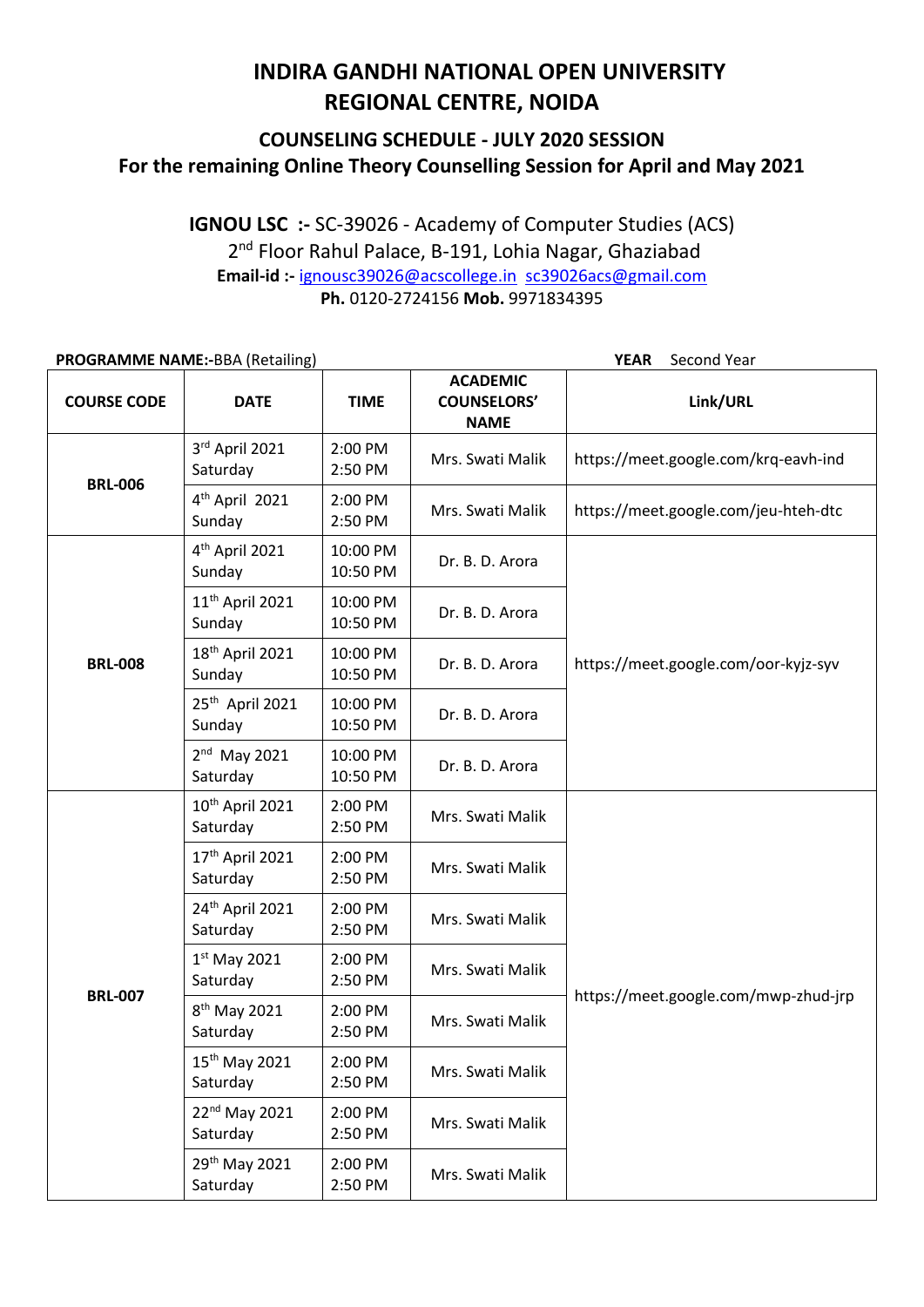| <b>AMK-001</b>  | 10 <sup>th</sup> April 2021<br>Saturday | 10:00 AM<br>10:50 AM | Dr. B. D. Arora |                                      |
|-----------------|-----------------------------------------|----------------------|-----------------|--------------------------------------|
|                 | 17 <sup>th</sup> April 2021<br>Saturday | 10:00 AM<br>10:50 AM | Dr. B. D. Arora |                                      |
|                 | 24th April 2021<br>Saturday             | 10:00 AM<br>10:50 AM | Dr. B. D. Arora |                                      |
|                 | $1st$ May 2021<br>Saturday              | 10:00 AM<br>10:50 AM | Dr. B. D. Arora | https://meet.google.com/dax-nfdy-oww |
|                 | 8 <sup>th</sup> May 2021<br>Saturday    | 10:00 AM<br>10:50 AM | Dr. B. D. Arora |                                      |
|                 | 15 <sup>th</sup> May 2021<br>Saturday   | 10:00 AM<br>10:50 AM | Dr. B. D. Arora |                                      |
|                 | 22 <sup>nd</sup> May 2021<br>Saturday   | 10:00 AM<br>10:50 AM | Dr. B. D. Arora |                                      |
|                 | 29 <sup>th</sup> May 2021<br>Saturday   | 10:00 AM<br>10:50 AM | Dr. B. D. Arora |                                      |
|                 | 11 <sup>th</sup> April 2021<br>Sunday   | 4:00 PM<br>4:50 PM   | Dr. B. D. Arora |                                      |
| <b>BCOA-001</b> | 18 <sup>th</sup> April 2021<br>Sunday   | 4:00 PM<br>4:50 PM   | Dr. B. D. Arora |                                      |
|                 | 25 <sup>th</sup> April 2021<br>Sunday   | 4:00 PM<br>4:50 PM   | Dr. B. D. Arora |                                      |
|                 | $2nd$ May 2021<br>Sunday                | 4:00 PM<br>4:50 PM   | Dr. B. D. Arora |                                      |
|                 | 9 <sup>th</sup> May 2021<br>Sunday      | 4:00 PM<br>4:50 PM   | Dr. B. D. Arora | https://meet.google.com/mcd-uwai-kqq |
|                 | 16 <sup>th</sup> May 2021<br>Sunday     | 4:00 PM<br>4:50 PM   | Dr. B. D. Arora |                                      |
|                 | 23rd May 2021<br>Sunday                 | 4:00 PM<br>4:50 PM   | Dr. B. D. Arora |                                      |
|                 | 30 <sup>th</sup> May 2021<br>Sunday     | 4:00 PM<br>4:50 PM   | Dr. B. D. Arora |                                      |
| <b>ECO-01</b>   | 8 <sup>th</sup> April 2021<br>Thursday  | 4:00 PM<br>4:50 PM   | Dr. B. D. Arora |                                      |
|                 | 15 <sup>th</sup> April 2021<br>Thursday | 4:00 PM<br>4:50 PM   | Dr. B. D. Arora |                                      |
|                 | 22 <sup>nd</sup> April 2021<br>Thursday | 4:00 PM<br>4:50 PM   | Dr. B. D. Arora |                                      |
|                 | 29th April 2021<br>Thursday             | 4:00 PM<br>4:50 PM   | Dr. B. D. Arora |                                      |
|                 | $6th$ May 2021                          | 4:00 PM              | Dr. B. D. Arora | https://meet.google.com/ckz-ufbz-nio |
|                 | Thursday                                | 4:50 PM              |                 |                                      |
|                 | 13 <sup>th</sup> May 2021               | 4:00 PM              | Dr. B. D. Arora |                                      |
|                 | Thursday                                | 4:50 PM              |                 |                                      |
|                 | 20 <sup>th</sup> May 2021<br>Thursday   | 4:00 PM<br>4:50 PM   | Dr. B. D. Arora |                                      |
|                 | 27th May 2021<br>Thursday               | 4:00 PM<br>4:50 PM   | Dr. B. D. Arora |                                      |